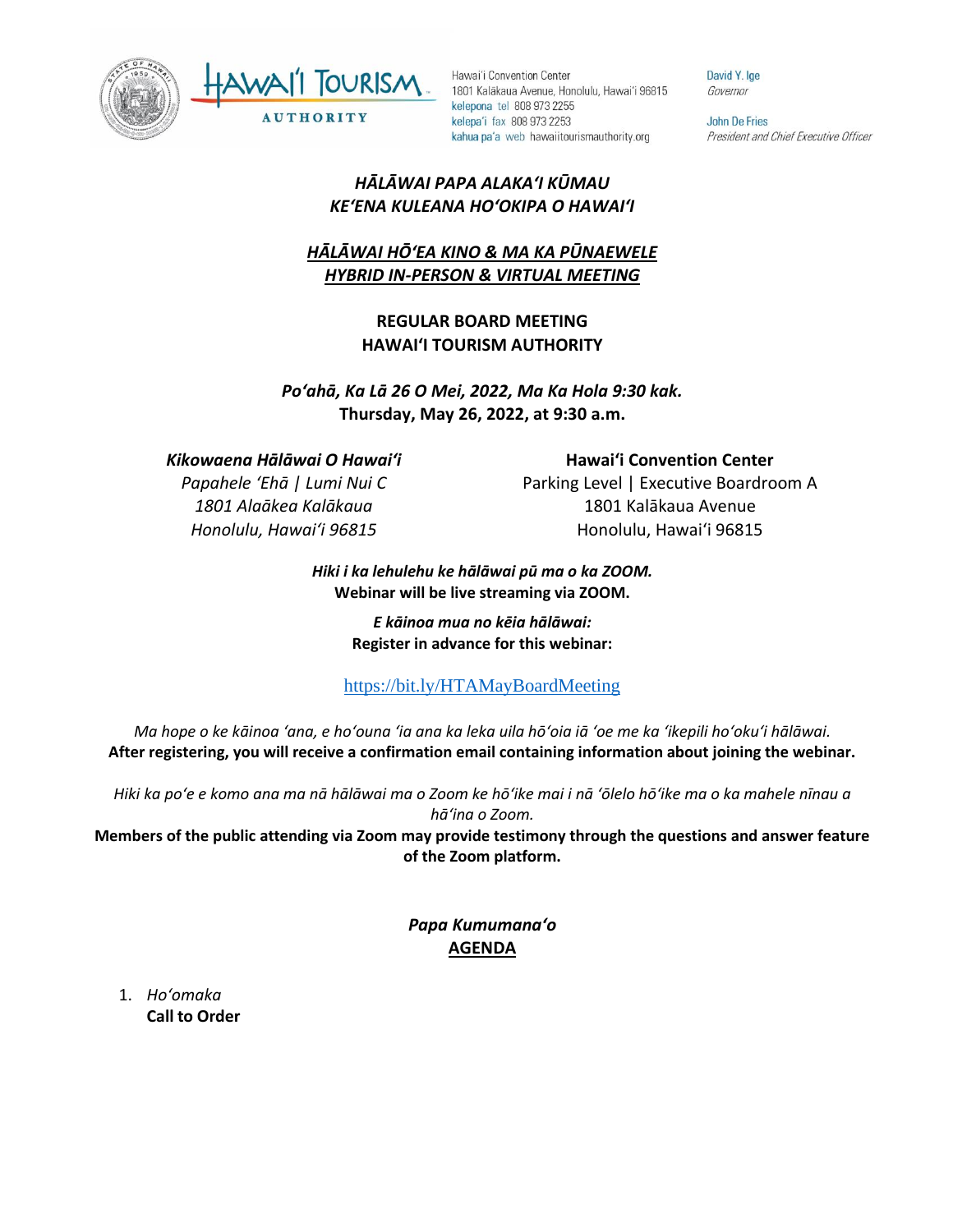

David Y. Ige Governor

John De Fries President and Chief Executive Officer

- 2. *E Mālama ʻIa Ana Ka Hea Inoa E Hoʻolaha I Nā Lālā Papa Luna Hoʻokele A E Hōʻoia I Nā Kānaka ʻĒ Aʻe E Komo Pū Ana Me Ka Lālā Papa Luna Hoʻokele Inā ʻAʻole Ākea Kahi* **Roll Call** to Announce Name of Participating Board Members and to Identify Who Else is Present with Board Member if Location is Nonpublic
- 3. *Wehena* **Opening Cultural Protocol**
- 4. *ʻĀpono I Ka Moʻoʻōlelo Hālāwai O Ka Hālāwai PapaLuna Hoʻokele I Mālama ʻIa Ma Ka Lā 28 O ʻApelila, 2022* **Approval of Minutes** of the April 28, 2022 Board Meeting
- 5. *Hō'ike O Nā Alu Like ʻAe ʻIa Ma Ka Hālāwai ʻIkepili A I ʻOle He Hō'ike I Hoʻonohonoho ʻOle ʻIa E Ka Papa Luna Hoʻokele Ma Lalo O HRS Mahele 92-2.5(c)*

Report of **Permitted Interactions** at an Informational Meeting or Presentation Not Organized by the Board Under HRS section 92-2.5(c)

- 6. *Hōʻike A Ka Luna Hoʻokele/Ka Luna Kākoʻo Keʻena/Ka Luna Alowelo* **Reports of the Chief Executive Officer/Chief Administrative Officer/Chief Brand Officer**
	- a. *Pili I Ka ʻIkepili Hou O Nā Pāhana A HTA Ma ʻApelila 2022* Relating to Update on HTA's Programs During April 2022
	- b. *Pili I Ka ʻIkepili Hou O Kā HTA Hoʻoholo ʻAna I Ka Papahana Hoʻokele Loli* Relating to Update on HTA's Implementation of Change Management Plan
	- c. *Ka ʻIkepili Hou E Ka ʻElele ʻO Onishi, Ka Luna Hoʻomalu O Ke Komike Hale No Ka Limahana Me Ka Hoʻokipa* Update by Representative Onishi, Chair of the House Committee on Labor and Tourism
	- d. *Ka ʻIkeppili Hou E Ke Kenekoa ʻO Wakai, Ka Luna Hoʻomalu O Ke Komike Kenekoa No Ka ʻIkehu, Ka Hoʻomōhala Waiwai, A Me Ka Hoʻokipa* Update by Senator Wakai, Chair of the Senate Committee on Energy, Economic Development, and Tourism
	- e. *Ka ʻIkepili Hou E Nā Hui ʻOihana Hoʻokipa* Update by Visitor Industry Organizations
- 7. *Ka Hōʻike Me Kūkā Kamaʻilio Ma Ke Kiaʻāina ʻO Ige A Kā HTA Kipa Kūhelu I Iāpana* Presentation and Discussion on Governor Ige and HTA's Official Visit to Japan
- 8. *Ka Hōʻike A ʻIkepili Hou Mai Ke Komike Kūmau ʻO Hoʻokahua Hawaiʻi Hoʻokahua Hawai'i Standing Committee* Report and Update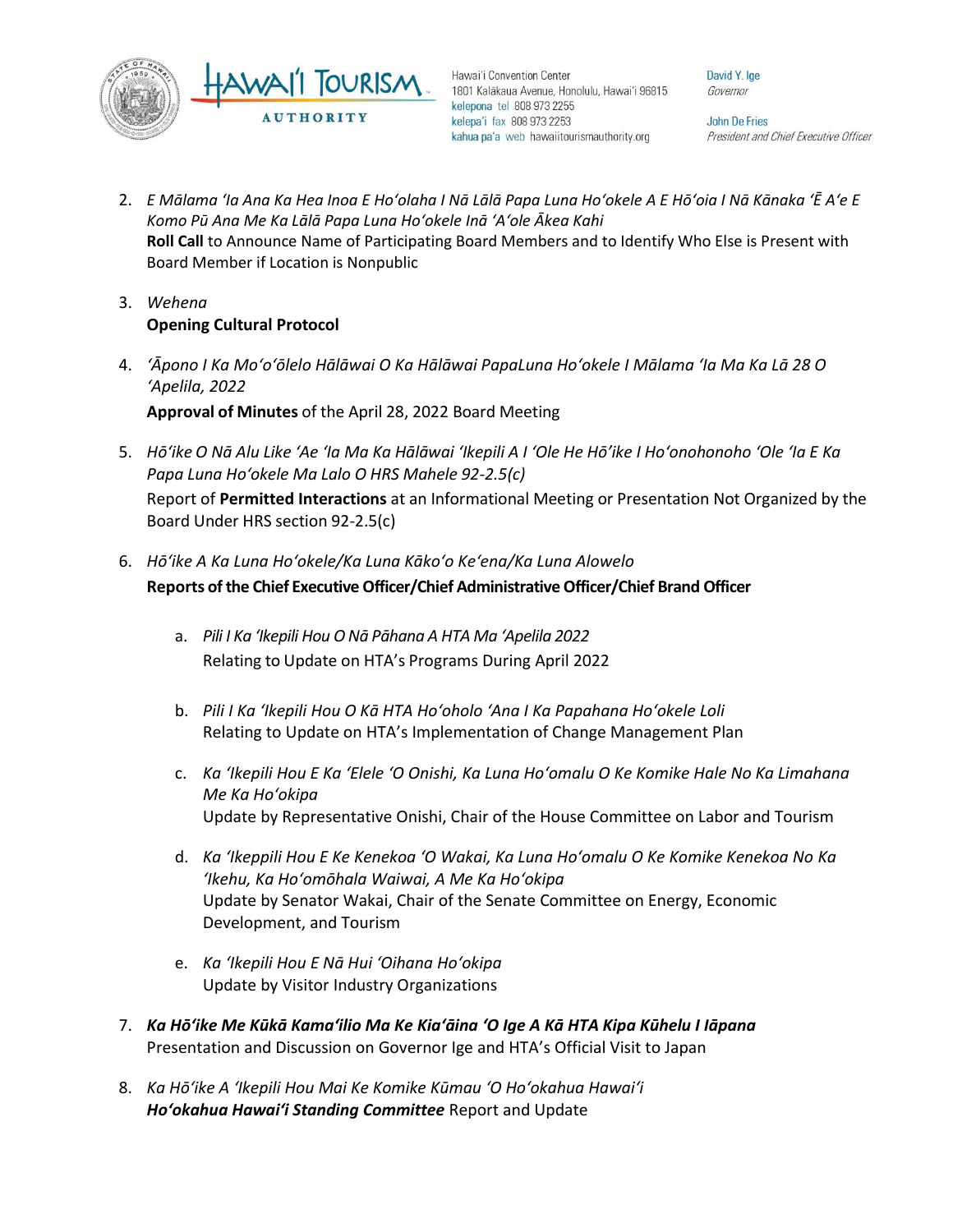

David Y. Ige Governor

John De Fries President and Chief Executive Officer

9. *Ka Hōʻike A ʻIkepili Hou E Ke Komike Kūhelu O Ka Moʻohelu Kālā, Ka ʻOihana Kālā, A Me Ke Kikowaena Hālāwai*

Report and Update by the *Budget, Finance, and Convention Center Standing Committee*

- a. *Ke Kūkā Kamaʻilio A Hana Ma Ke Kākoʻo E Ke Komike Kūhelu O Ka Moʻohelu Kālā, Ka ʻOihana Kālā, A Me Ke Kikowaena Hālāwai Ma Ka Hōʻike Hope A HTA No ʻApelila 2022 I Hōʻike ʻIa Ma Ka Hālāwai O Ka Lā 24 O Mei* Discussion and Action on the Recommendation by the Budget, Finance, and Convention Center Standing Committee on the HTA's Financial Report for April 2022 as Presented at the May 24, 2022 Meeting
- b. *Ke Kūkā Kamaʻilio A Hana Ma Ke Kākoʻo E Ke Komike Kūhelu O Ka Moʻohelu Kālā, Ka ʻOihana Kālā, A Me Ke Kikowaena Hālāwai Ma Ka Hōʻike Hope A Ke Kikowaena Hālāwai O Hawaiʻi No ʻApelila 2022 A Me Ka ʻIkepili Hou Ma Ka Papahana CIP A Ke Kikowaena Hālāwai O Hawaiʻi No ʻEono Mau Makahiki I Hōʻike ʻIa Ma Ka Hālāwai O Ka Lā 24 O Mei, 2022.* Discussion and Action on the Recommendation by the Budget, Finance, and Convention Center Standing Committee on the Hawai'i Convention Center's April 2022 Financial Report and Update on the Hawai'i Convention Center's 6-Year CIP Plan as Presented at the May 24, 2022 Meeting
- c. *Ke Kūkā Kamaʻilio A Hana Ma Ke Kākoʻo E Ke Komike Kūhelu O Ka Moʻohelu Kālā, Ka ʻOihana Kālā, A Me Ke Kikowaena Hālāwai E Hoʻokele Hou I \$225,000 Mai BLI 702 (Nā Hālāwai Hoʻonaʻauao Kaiāulu) I BLI 014 (Nā ʻŌlelo Aʻo Huakaʻi Pono)* Discussion and Action on the Recommendation by the Budget, Finance, and Convention Center Standing Committee to Reallocate \$225,000 from BLI 702 (Community Training Workshops) to BLI 014 (Pono Travel Tips)
- d. *Ke Kūkā Kamaʻilio A Hana Ma Ke Kākoʻo E Ke Komike Kūhelu O Ka Moʻohelu Kālā, Ka ʻOihana Kālā, A Me Ke Kikowaena Hālāwai E Hoʻokele Hou I \$106,000 Mai BLI 702 (Nā Hālāwai Hoʻonaʻauao Kaiāulu) I BLI 102 (Ka ʻAha Kūkā ʻOihana Hoʻokipa O Hawaiʻi)* Discussion and Action on the Recommendation by the Budget, Finance, and Convention Center Standing Committee to Reallocate \$106,000 from BLI 702 (Community Training Workshops) to BLI 102 (Hawai'i Tourism Summit)
- e. *Ke Kūkā Kamaʻilio A Hana Ma Ke Kiʻina Hana Moʻohelu Kālā Makahiki I Hoʻololi Hou ʻIa* Discussion and Action on the Revised Fiscal Year Budget Process
- f. *Ka Hoʻolauna I Kā HTA Kāmua Moʻohelu Kālā FY 2023* Introduction of HTA's FY 2023 Draft Budget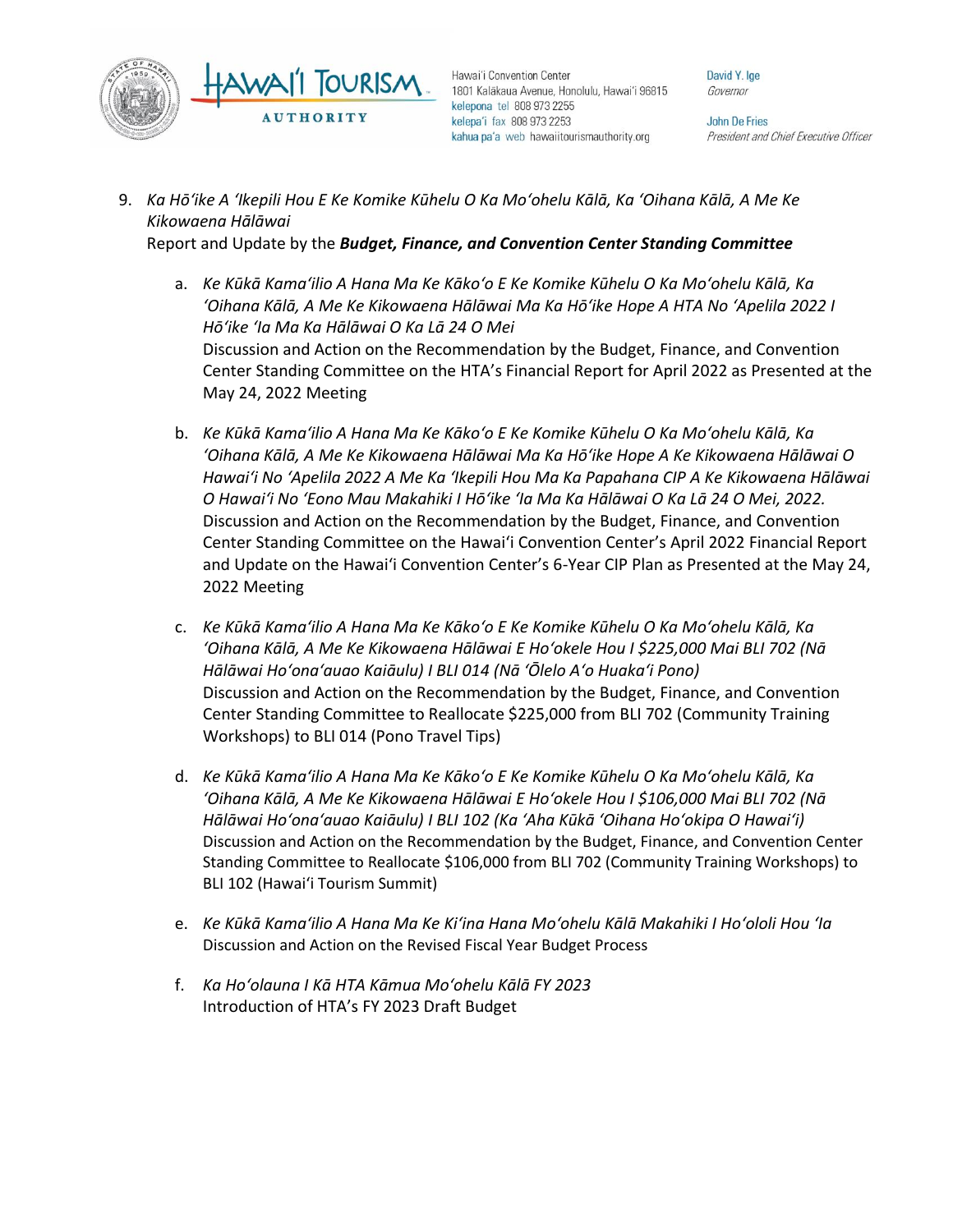

David Y. Ige Governor

John De Fries President and Chief Executive Officer

- g. *Ke Kūkā Kamaʻilio A Hana Ma Ka Papahana Hoʻopalekana ʻAmelika Papa Hoʻokele Hoʻomōhala Waiwai FY 2021, Ka ʻOihana Hoʻokipa, Me Ke Kālā Hana Hoʻonanea Kaupokulani I Hoʻokuleana ʻIa I Ke Keʻena Kuleana Hoʻokipa O Hawaiʻi E Ke Kiaʻāina ʻO Ige* Discussion, and Action on the Economic Development Administration FY 2021 American Rescue Plan Act Travel, Tourism, and Outdoor Recreation Grant Assigned to the Hawai'i Tourism Authority by Governor Ige
- 10. *Ka Hōʻike A Kūkā Kamaʻilio No Nā ʻIke A Kūlana Mākeke O Kēia Wā I Hawaiʻi A Me Nā Mākeke Hoʻokipa Nui I Hawaiʻi* Presentation and Discussion of **Current Market Insights and Conditions in Hawai'i and Key Major Hawai'i Tourism Markets**
- 11. *Ka Hōʻike A ʻIkepili Hou E Ke Komike Kūmau Alowelo O Kā Lākou Hālāwai I Mālama ʻIa Ma Kā Lā 25 O Mei, 2022*

Report and Update by the *Branding Standing Committee* of their Meeting held on May 25, 2022

*a. Ke Kūkā Kamaʻilio A Hana Ma Ka Papahana Hoʻonaʻauao Huakaʻi Pono No Nā Makahiki 2022-2023 (Hoʻolaha Ma Nā Kahua Mokulele O Hawaiʻi Me Nā Kahua Mokulele Kōwā Leʻa) Me Ka Noi E ʻĀpono E Like Me Ke Kūkā ʻIa E Ke Komike Kūmau Alowelo Ma Ka Hālāwai O Ka Lā 25 O Mei, 2022.*

Discussion and Action on the 2022-2023 Pono Travel Education Program (Hawaiʻi Airport Advertising and Clear Channel Airports) with a Recommendation to Approve as Discussed by the Branding Standing Committee at the May 25, 2022.

- 12. *Ka Nū Hou No Ka ʻAhaʻōlelo E Pili Pū Ana I Ke Kau ʻAhaʻōlelo 2022 A Me Nā Pila E Pili Pū Ana I Ke Keʻena Kuleana Hoʻokipa o Hawaiʻi* **Legislative Update** on the 2022 Legislative Session and Related Bills Relevant to the Hawaiʻi Tourism Authority
	- a. *Ka Hōʻuluʻulu A ʻIkepili Hou O Ka Wā Hoʻohana Mokuna I Ka Makahiki 2022* Overview and Update on 2022 Legislative Session
- 13. *Panina*

Closing Cultural Protocol

14. *Ho'oku'u* Adjournment